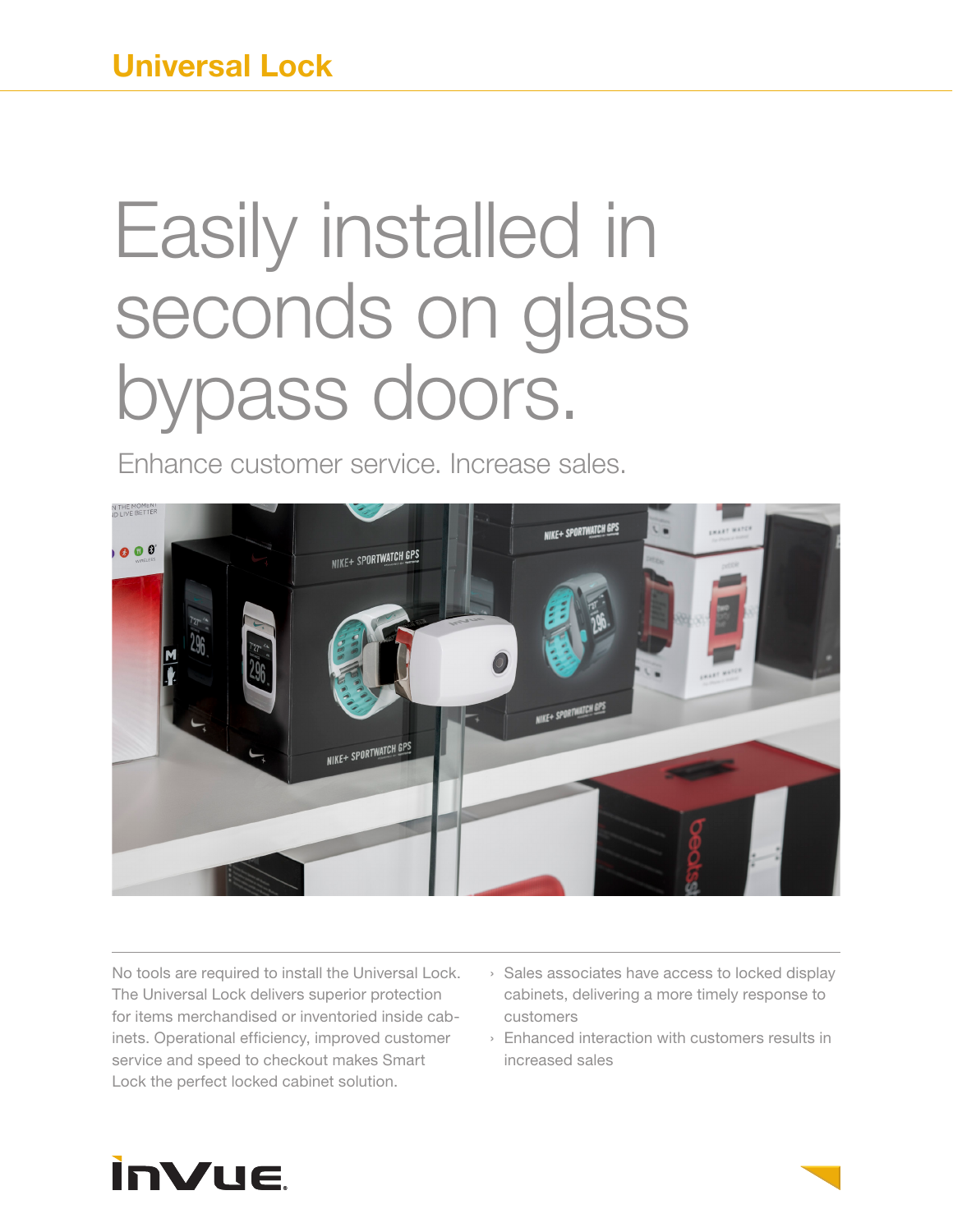#### **FEATURES AND BENEFITS**

- **1** Designed for glass bypass doors
	- › Universal Lock: For panel gap 8mm-11mm  $(0.3" - 0.5")$
	- › Universal Lock II: For panel gap 4.5mm-8mm (0.2"-0.3")
- 2 Easy to install, use and maintain no drilling or tools required
- **3** No re-keying of locks when keys are lost, broken or stolen
- 4 Lock Status Indicator provides visual confirmation that lock is locked or unlocked
- 5 Universal Lock is part of the exclusive InVue single key IR Ecosystem™





# **inVue**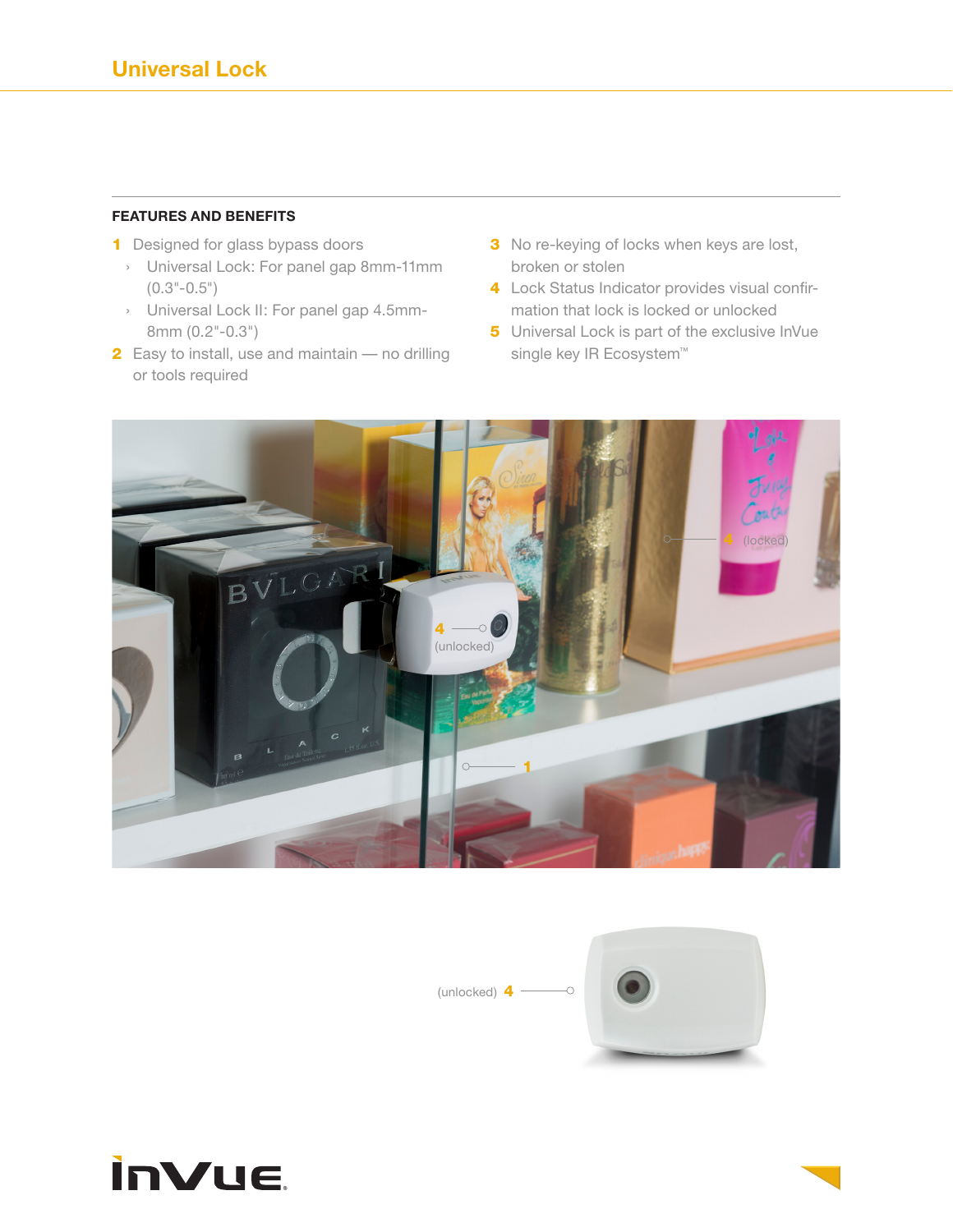

### **IR ECOSYSTEM™**

The Universal Lock is part of the exclusive InVue IR Ecosystem™, a storewide single key solution that improves customer service, increases sales and provides high theft protection.

InVue has a full line of Smart Locks that are designed for all types of glass, wood and metal locked cabinets including:

- › Pull out drawers
- › Swing out doors
- › Sliding bypass doors







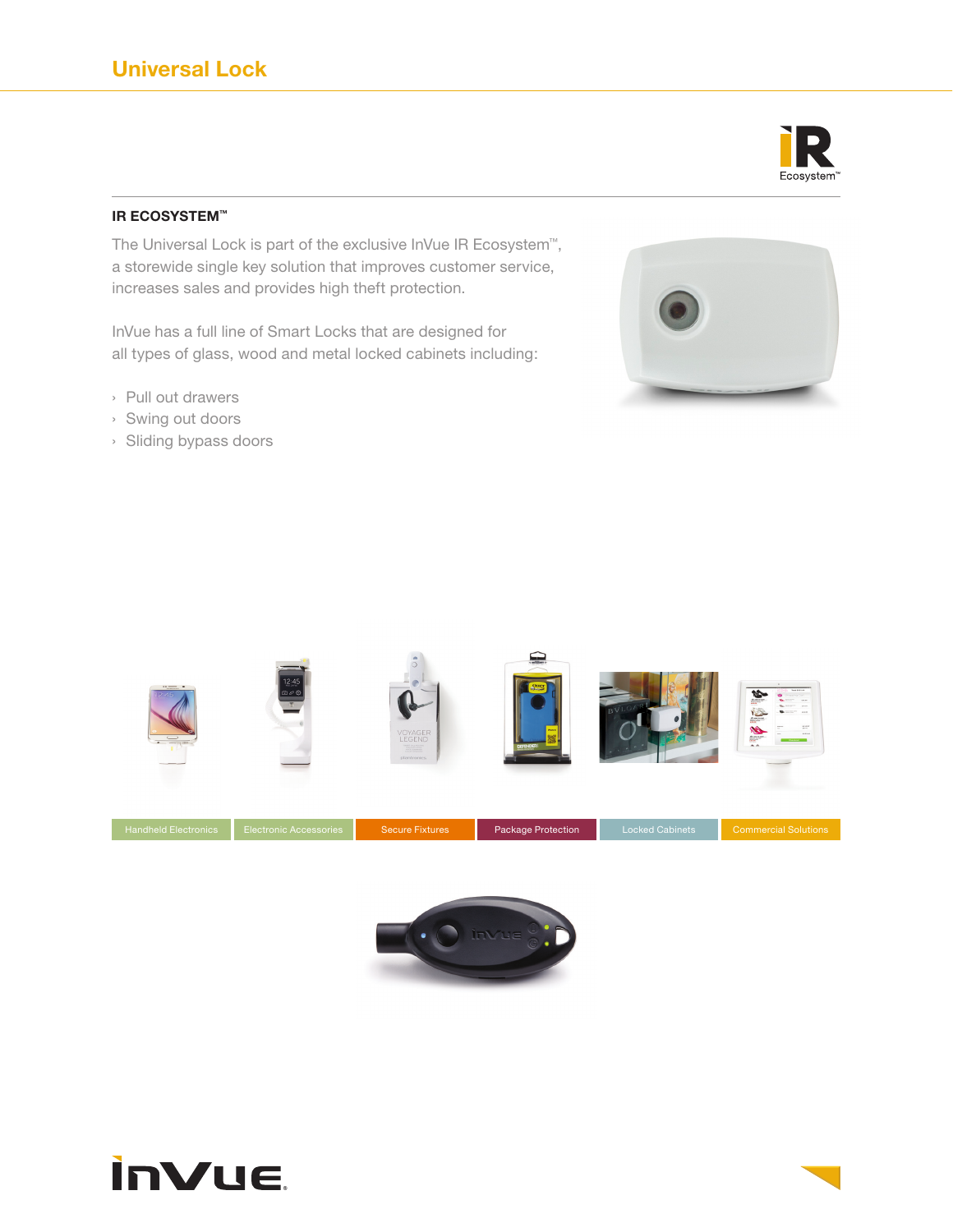# **SPECIFICATIONS**

Universal Lock (PL106):



 $1.85$ "<br>47.0 mm

Strike Plate – Standard Overlap (PL120-3):



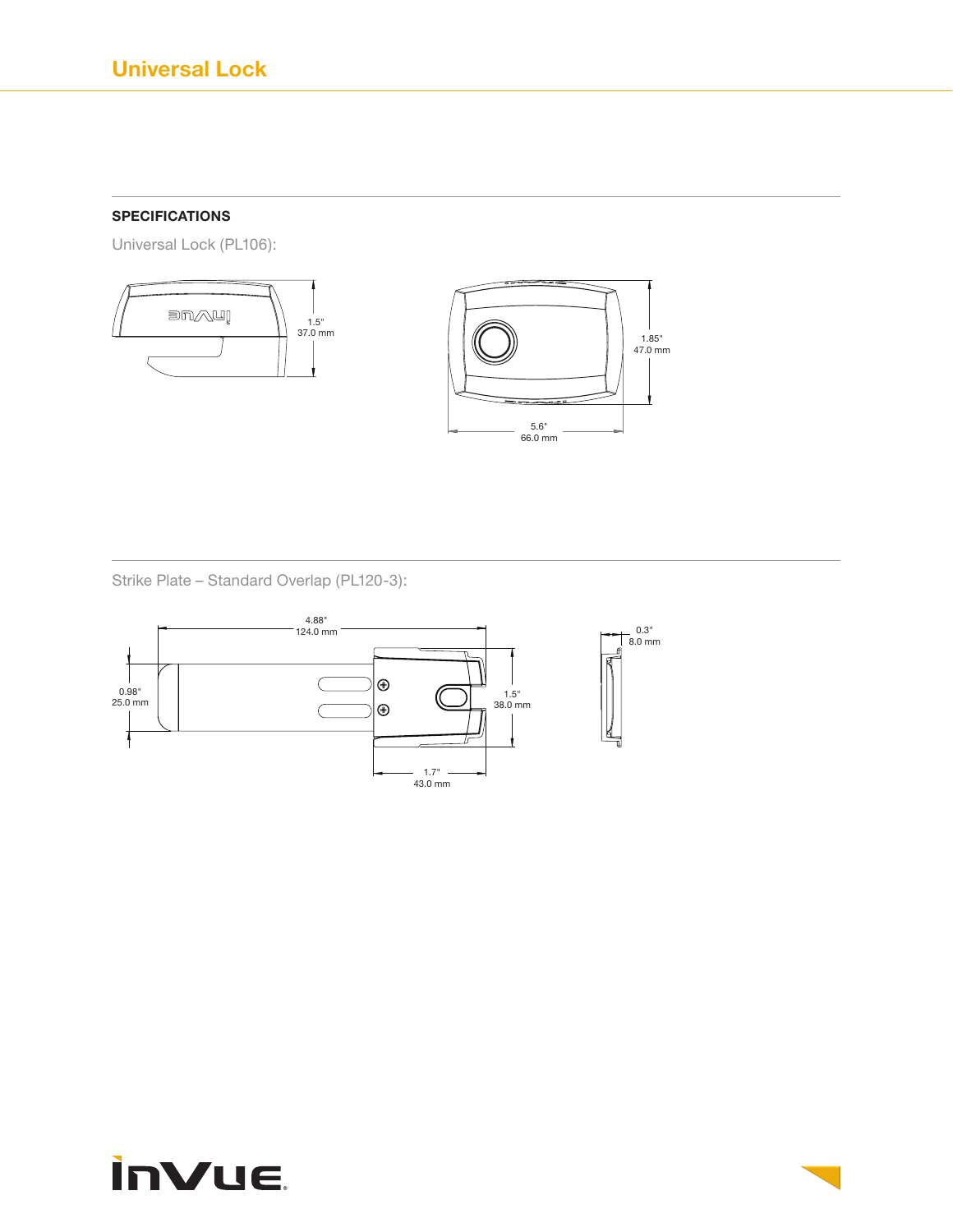# **SPECIFICATIONS**

Universal Lock II (PL103):





Strike Plate – Standard Overlap (PL123-3):